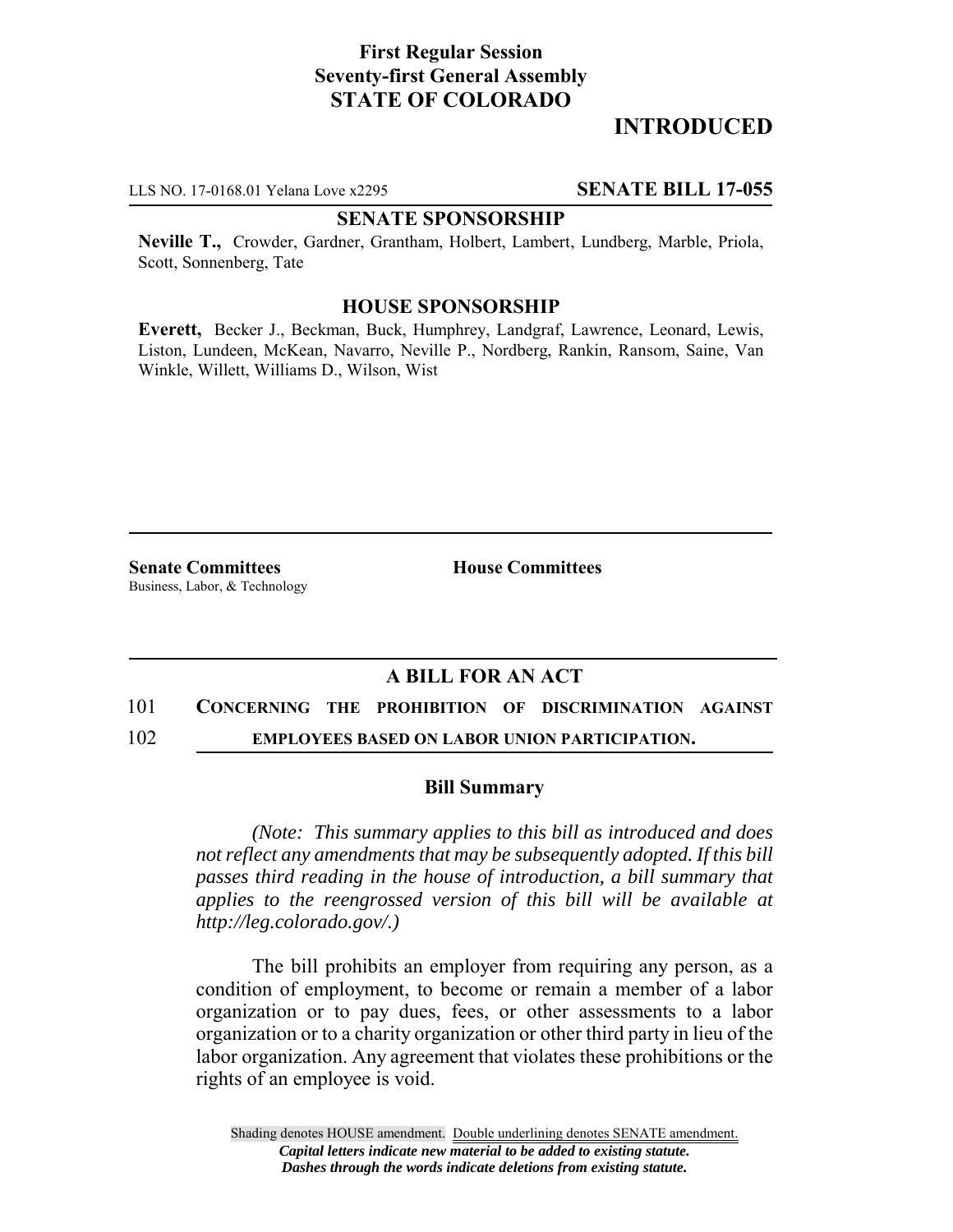The bill creates civil and criminal penalties for violations and authorizes the attorney general and the district attorney in each judicial district to investigate alleged violations and take action against a person believed to be in violation. The bill states that all-union agreements are unfair labor practices.

 *Be it enacted by the General Assembly of the State of Colorado:* **SECTION 1.** In Colorado Revised Statutes, **add** article 3.3 to title 8 as follows: **ARTICLE 3.3 Membership In Labor Organizations 8-3.3-101. Definitions.** AS USED IN THIS ARTICLE 3.3, UNLESS THE CONTEXT OTHERWISE REQUIRES: (1) "EMPLOYER" MEANS A PERSON, FIRM, ASSOCIATION, CORPORATION, PUBLIC ENTITY, PUBLIC SCHOOL, OR PUBLIC COLLEGE, UNIVERSITY, INSTITUTION, OR EDUCATION AGENCY THAT EMPLOYS A PERSON IN THIS STATE. (2) "LABOR ORGANIZATION" MEANS ANY ORGANIZATION, AGENCY, EMPLOYEE REPRESENTATION COMMITTEE, OR UNION THAT EXISTS FOR THE PURPOSE, IN WHOLE OR IN PART, OF DEALING WITH EMPLOYERS CONCERNING WAGES, RATES OF PAY, HOURS OF WORK, OTHER CONDITIONS OF EMPLOYMENT, OR OTHER FORMS OF COMPENSATION. **8-3.3-102. Prohibited activities.** (1) ON AND AFTER THE EFFECTIVE DATE OF THIS SECTION, AN EMPLOYER SHALL NOT REQUIRE ANY PERSON, AS A CONDITION OF EMPLOYMENT OR THE CONTINUATION OF EMPLOYMENT, TO: (a) BECOME OR REMAIN A MEMBER OF A LABOR ORGANIZATION; (b) PAY DUES, FEES, ASSESSMENTS, OR OTHER SUMS OF MONEY TO A LABOR ORGANIZATION; OR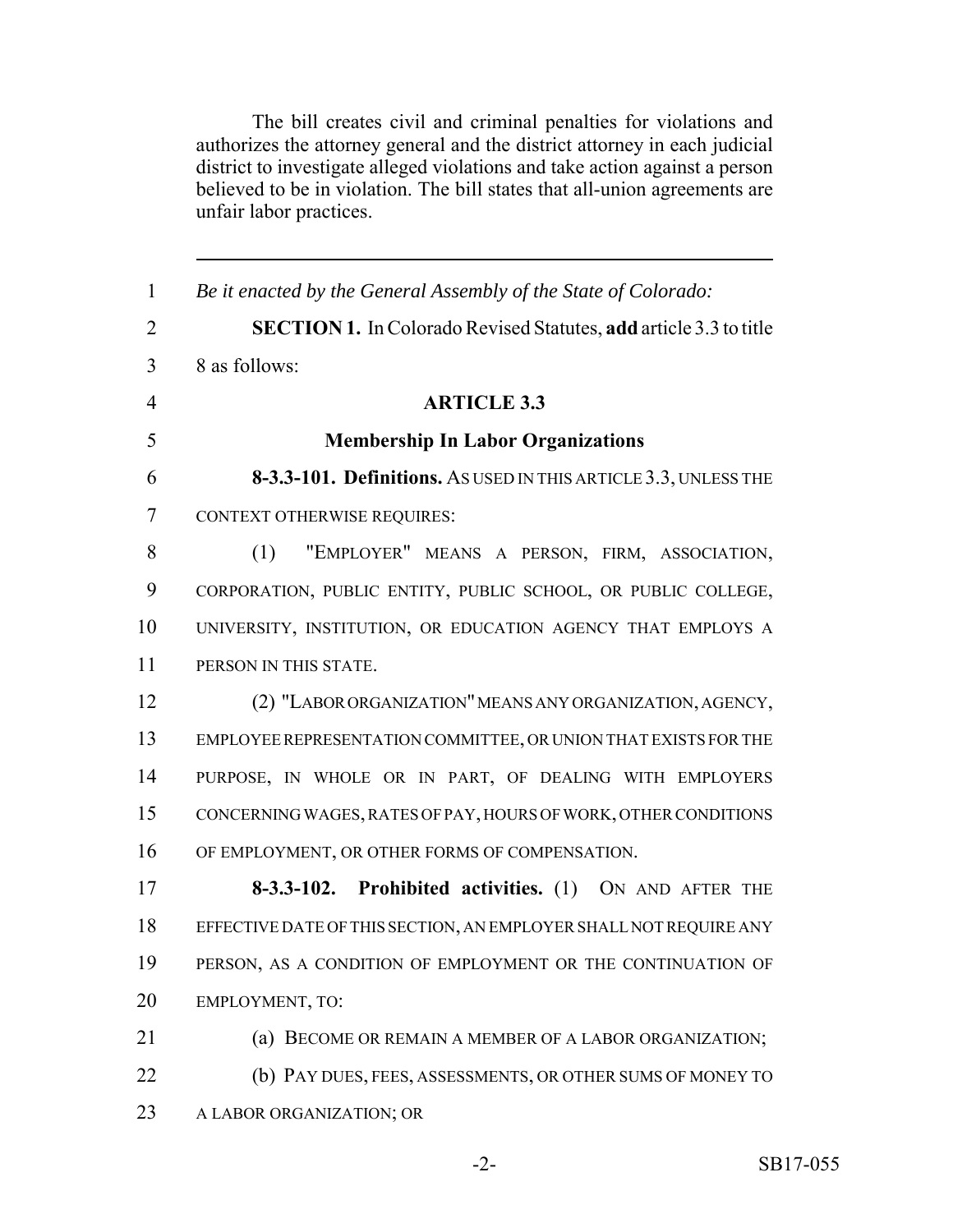(c) PAY TO A CHARITY OR OTHER THIRD PARTY AN AMOUNT EQUIVALENT TO, OR A PRO RATA PORTION OF, DUES, FEES, ASSESSMENTS, OR OTHER CHARGES PROHIBITED IN SUBSECTION (1)(b) OF THIS SECTION IN LIEU OF REQUIRING PAYMENT TO A LABOR ORGANIZATION.

 **8-3.3-103. Void agreements.** A WRITTEN OR ORAL AGREEMENT, UNDERSTANDING, OR PRACTICE, IMPLIED OR EXPRESSED, BETWEEN A LABOR ORGANIZATION AND EMPLOYER THAT VIOLATES THE RIGHTS OF EMPLOYEES AS GUARANTEED BY THIS ARTICLE 3.3 IS VOID.

 **8-3.3-104. Penalty.** ANY PERSON WHO DIRECTLY OR INDIRECTLY VIOLATES ANY PROVISION OF THIS ARTICLE 3.3 IS GUILTY OF A MISDEMEANOR AND, UPON CONVICTION, SHALL BE PUNISHED BY A FINE OF 12 NOT MORE THAN ONE THOUSAND DOLLARS, IMPRISONMENT IN THE COUNTY JAIL FOR NOT MORE THAN NINETY DAYS, OR BOTH A FINE AND 14 IMPRISONMENT FOR EACH OFFENSE.

 **8-3.3-105. Civil remedies.** (1) ANY PERSON INJURED AS A RESULT OF A VIOLATION OR THREATENED VIOLATION OF THIS ARTICLE 3.3 MAY 17 BRING SUIT IN A COURT OF COMPETENT JURISDICTION FOR INJUNCTIVE RELIEF, TO RECOVER ALL DAMAGES, INCLUDING COSTS AND REASONABLE ATTORNEY FEES, RESULTING FROM THE VIOLATION OR THREATENED VIOLATION, OR BOTH.

21 (2) THE REMEDIES PROVIDED BY THIS SECTION ARE INDEPENDENT OF, AND IN ADDITION TO, ANY OTHER PENALTY OR REMEDY ESTABLISHED 23 BY THIS ARTICLE 3.3.

 **8-3.3-106. Investigation of complaints - prosecution of violations.** THE ATTORNEY GENERAL OR THE DISTRICT ATTORNEY IN EACH JUDICIAL DISTRICT SHALL INVESTIGATE A COMPLAINT OF A VIOLATION OR THREATENED VIOLATION OF THIS ARTICLE 3.3, PROSECUTE ANY PERSON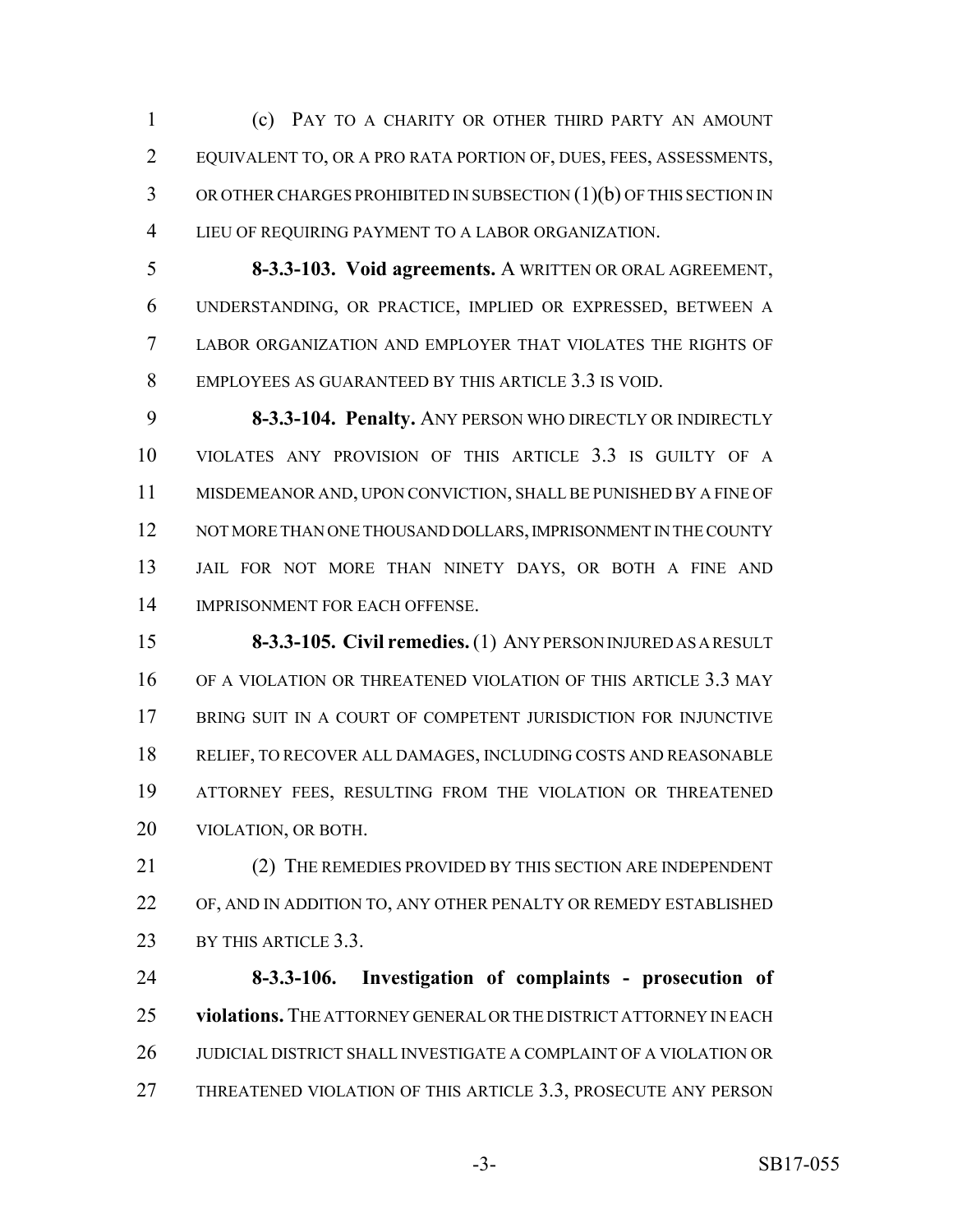VIOLATING THIS ARTICLE 3.3, AND TAKE ACTIONS NECESSARY TO ENSURE 2 EFFECTIVE ENFORCEMENT OF THIS ARTICLE 3.3.

 **8-3.3-107. Applicability of article - exceptions.** (1) THIS ARTICLE 3.3 DOES NOT APPLY:

 (a) TO EMPLOYERS AND EMPLOYEES COVERED BY THE FEDERAL "RAILWAY LABOR ACT", 45 U.S.C. SEC. 151 ET SEQ., AS AMENDED;

(b) TO FEDERAL EMPLOYERS AND EMPLOYEES;

 (c) TO EMPLOYERS AND EMPLOYEES IN EXCLUSIVE FEDERAL ENCLAVES; OR

10 (d) WHERE IT WOULD CONFLICT WITH OR BE PREEMPTED BY FEDERAL LAW.

 **8-3.3-108. Severability.** IF ANY PROVISION OF THIS ARTICLE 3.3 OR 13 THE APPLICATION OF THIS ARTICLE 3.3 TO ANY PERSON OR CIRCUMSTANCE IS HELD INVALID, THE OTHER PROVISIONS OR APPLICATIONS OF THIS ARTICLE 3.3 THAT CAN BE GIVEN EFFECT WITHOUT THE INVALID PROVISION OR APPLICATION ARE SEVERABLE.

 **SECTION 2.** In Colorado Revised Statutes, 8-3-108, **amend** 18 (1)(c) and (1)(e) as follows:

 **8-3-108. What are unfair labor practices.** (1) It is an unfair 20 labor practice for an employer, individually or in concert with others, to:

21 (c) <del>(I)</del> Encourage or discourage membership in any labor organization, employee agency, committee, association, or representation plan by discrimination in regard to hiring, tenure, or other terms or 24 conditions of employment; except that an employer shall not be prohibited from entering into an all-union agreement with the representatives of his employees in a collective bargaining unit if such 27 all-union agreement is approved by the affirmative vote of at least a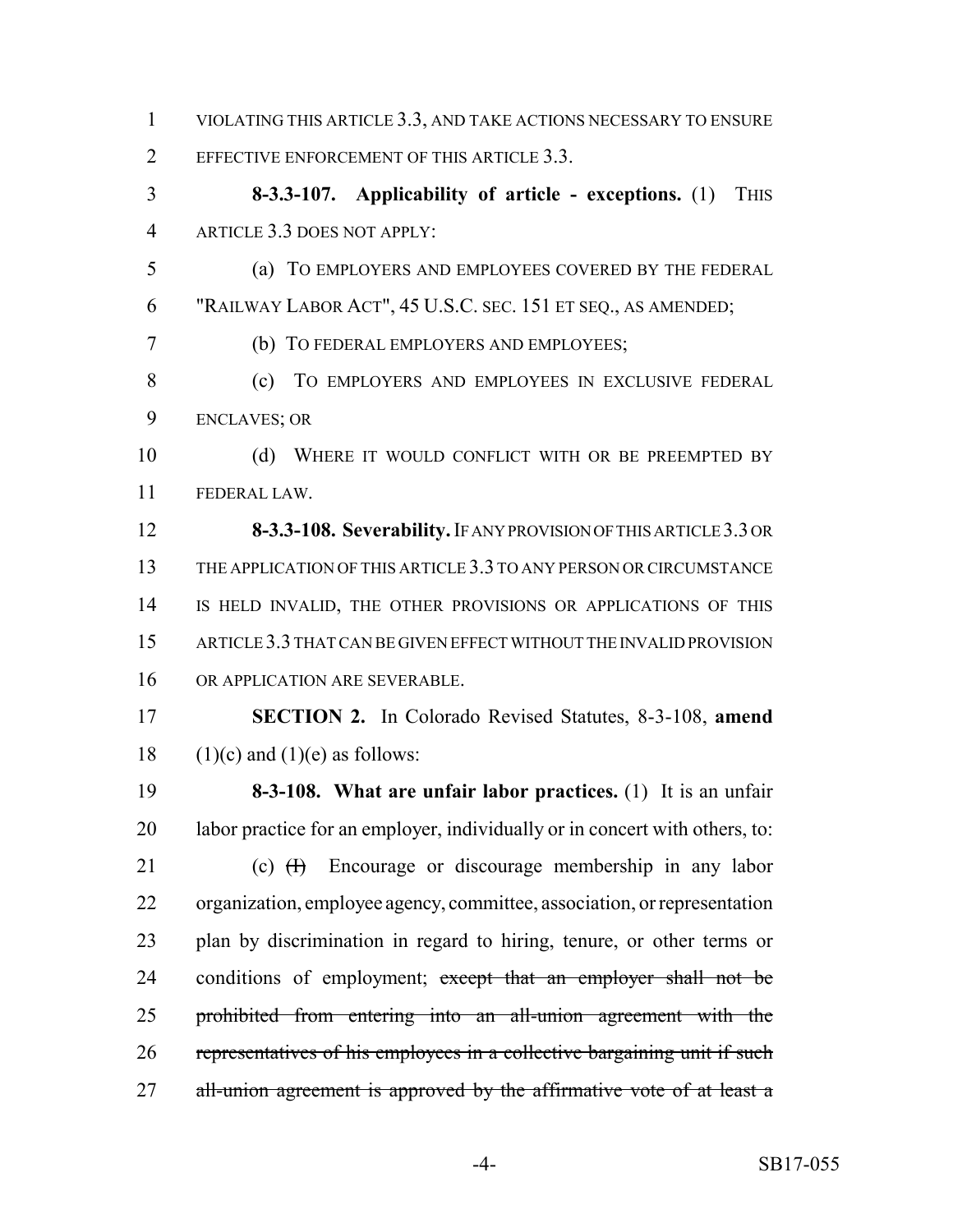1 majority of all the employees eligible to vote or three-quarters or more of 2 the employees who actually voted, whichever is greater, by secret ballot 3 in favor of such all-union agreement in an election provided for in this 4 paragraph (c) conducted under the supervision of the director. Where the 5 collective bargaining unit involved is currently recognized under sections 6 8 or 9 of the "National Labor Relations Act", as amended, (49 Stat. 449; 7 61 Stat. 136), or where the collective bargaining unit involved is currently 8 recognized by reason of certification by the director or the national labor 9 relations board, or where such units were so recognized at the time of an 10 election provided for in this paragraph (c), there is and shall be deemed 11 to have been no need for a certification election as a precedent to an 12 election provided for in this paragraph (c) in such collective bargaining 13 unit on the issue of an all-union agreement. The employees in such a 14 recognized or certified unit within this state shall be the only employees 15 eligible to vote in an election provided for in this paragraph (c) held in 16 such unit.

17 (II)  $(A)$  Any agreement as defined in section 8-3-104 (1) between 18 an employer and a labor organization in existence on June 29, 1977, 19 which has not been voted upon by the employees covered by it may, by 20 written mutual agreement of such employer and labor organization, be 21 ratified and upon such ratification shall be filed with the director. Any 22 agreement as defined in section 8-3-104 (1) between an employer and a 23 labor organization in existence on June 29, 1977, which has not been 24 ratified and filed, as provided in this subparagraph (II), shall not be legal, 25 valid, or enforceable during the remaining term of that labor contract 26 unless and until either the employer, the labor organization, or at least 27 twenty percent of the employees covered by such agreement file a petition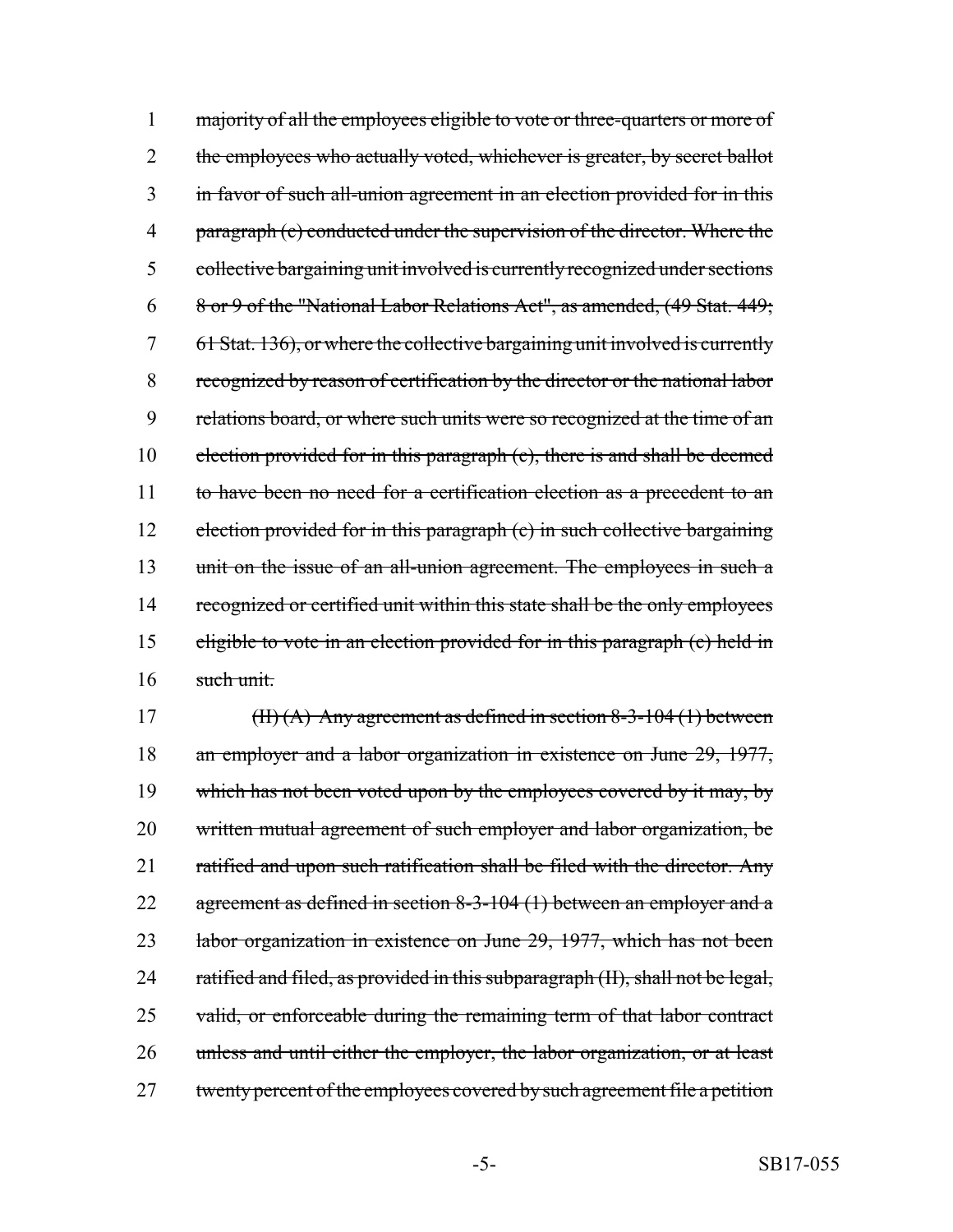upon forms provided by the division, demanding an election submitting 2 the question of the all-union agreement to the employees covered by such agreement and said agreement is approved by the affirmative vote of at least a majority of all the employees eligible to vote or three-quarters or more of the employees who actually voted, whichever is greater, by secret ballot in favor of such all-union agreement in an election provided for in this paragraph (c) conducted under the supervision of the director.

8 (B) Upon filing of such instrument of ratification with the 9 director, the director shall certify that such agreement complies with the 10 provisions of section 8-3-104 (1) notwithstanding the absence of any 11 other election requirements of this article, and by virtue of such 12 ratification and certification, such agreement shall be deemed legal, valid, 13 and enforceable to the extent permitted under the provisions of this 14 article, subject to the provisions of sub-subparagraph (D) of this 15 subparagraph (II).

16 (C) Within two weeks after the certification by the director 17 provided for in sub-subparagraph (B) of this subparagraph (II), the 18 employer which is a party to such agreement shall post or give written 19 notice to all employees covered by such agreement on the date of 20 ratification of the fact that the agreement has been ratified and certified 21 pursuant to the provisions of this subparagraph (II) and of the right of 22 such employees to file a petition demanding an election as provided in 23 sub-subparagraph (D) of this subparagraph (II). Proof of giving of notice 24 shall be filed with the director within twenty days after the certification  $25$  by the director provided for in sub-subparagraph  $(B)$  of this subparagraph  $26$  <del>(II).</del>

27 (D) Within forty-five days after the certification by the director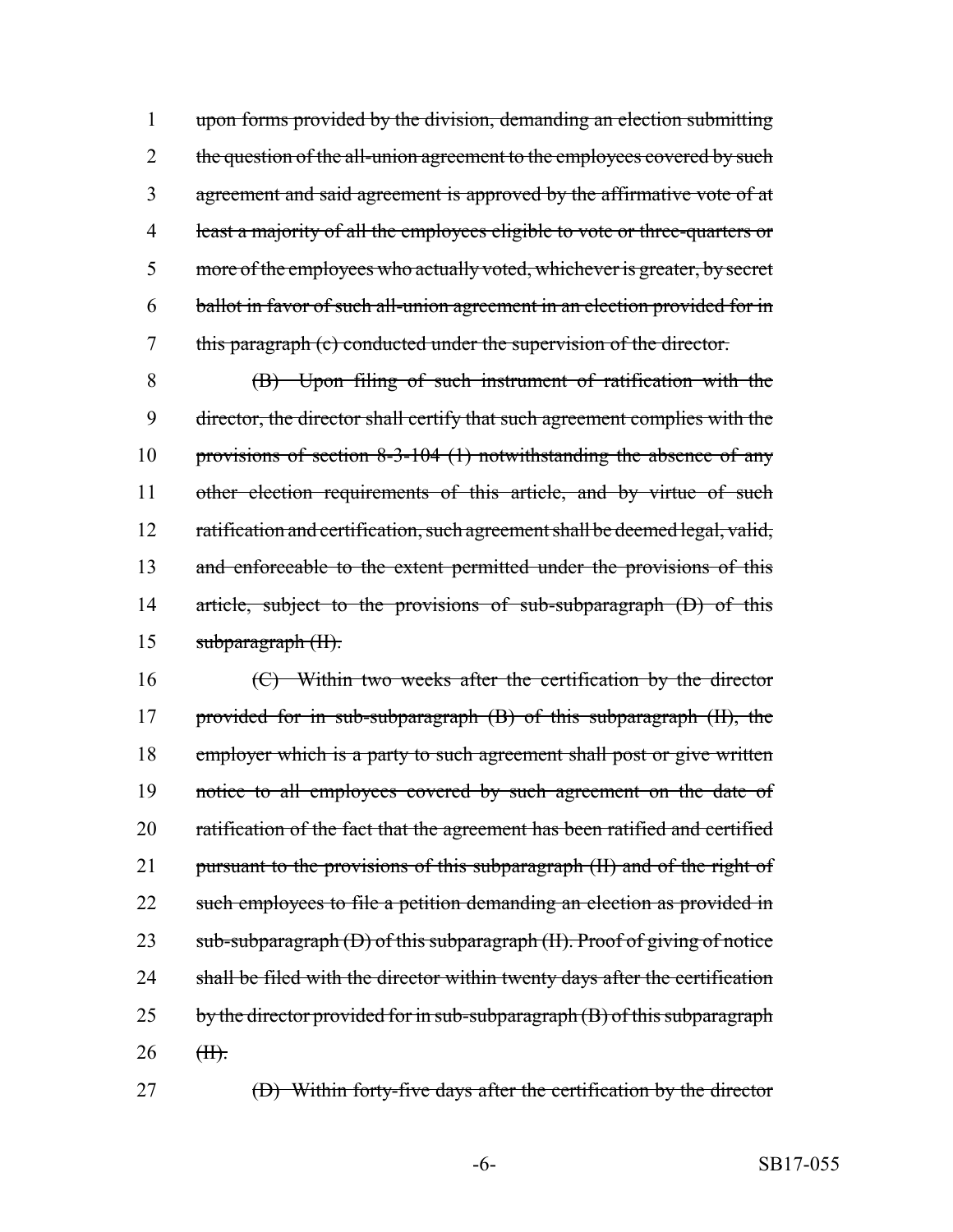1 provided for in sub-subparagraph (B) of this subparagraph (II) twenty 2 percent of the employees covered by such agreement may file a petition, 3 upon forms provided by the division, demanding an election submitting 4 the question of ratification of such agreement to the employees covered 5 by such agreement. If ratification of the agreement is approved by the 6 affirmative vote of at least a majority of all the employees eligible to vote 7 or three-quarters or more of the employees who actually voted, whichever 8 is greater, in said election, the agreement shall be conclusively deemed 9 ratified. Such election shall be held as promptly as possible following the 10 filing of the petition. In the event that a certified contract expires or is 11 terminated prior to the conducting of such an election, such certification 12 shall be applicable to any subsequent agreement between the same parties 13 until such election may be held.

14 (III) The director shall declare any such all-union agreement 15 terminated whenever:

16 (A) He finds that the labor organization involved unreasonably 17 has refused to receive as a member any employee of such employer, and 18 any person interested may come before the director, as provided in section 19 8-3-110, and ask the performance of this duty; or

20 **(B)** The employer or twenty percent of the employees covered by 21 such agreement file a petition with the director on forms provided by the 22 division seeking to revoke such all-union agreement and, in an election 23 conducted under the supervision of the director, there is not an 24 affirmative vote of at least a majority of all the employees eligible to vote 25 or three-quarters or more of the employees who actually voted, whichever 26 is greater, in such election by secret ballot in favor of such all-union 27 agreement. Such petition may only be filed within a time period between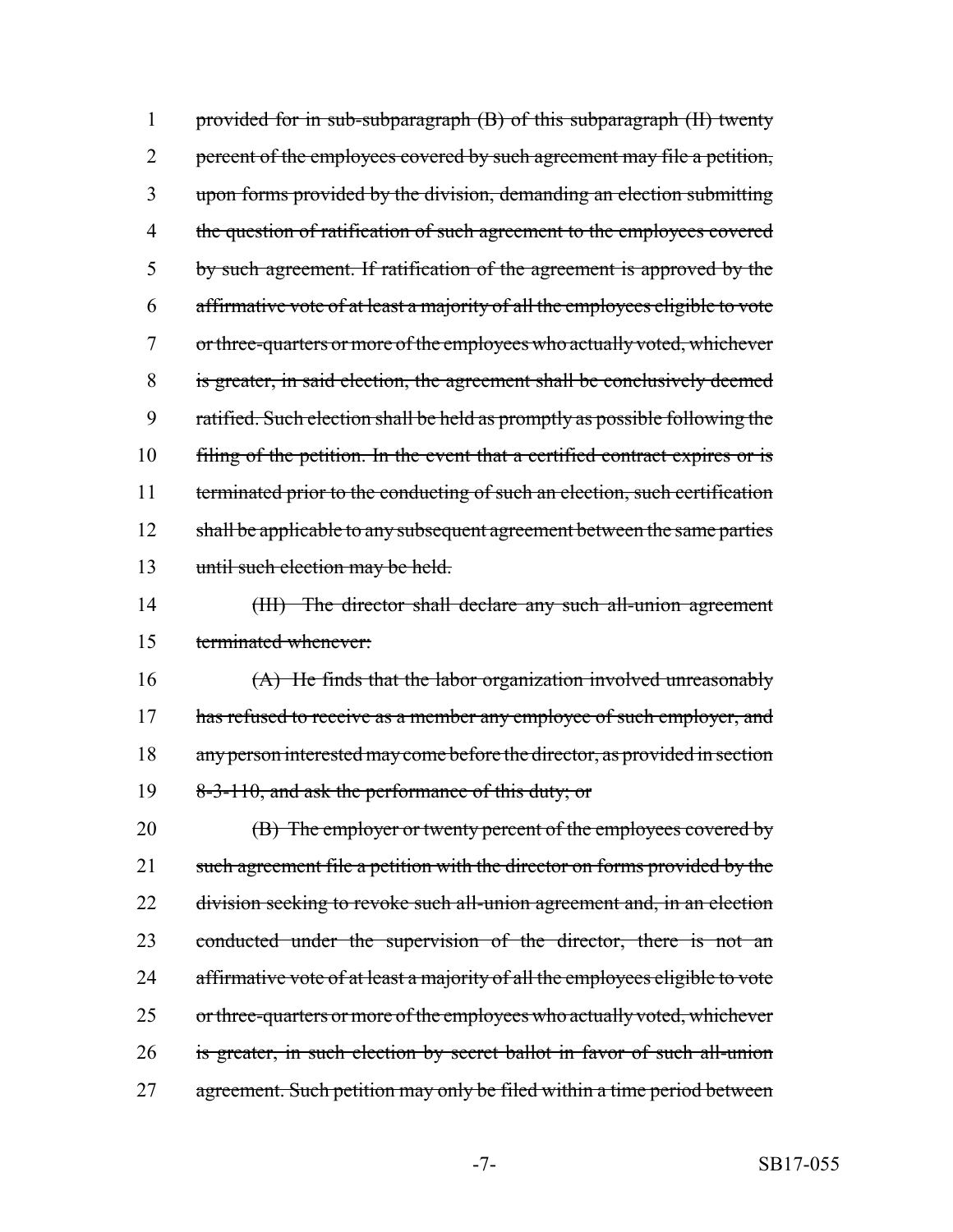one hundred twenty and one hundred five days prior to the end of the 2 collective bargaining agreement or prior to a triennial anniversary of the date of such agreement, and the division must complete said election within sixty days prior to the termination or triennial anniversary of said collective bargaining agreement. The director may conduct an election within a collective bargaining unit no more often than once during the 7 term of any collective bargaining agreement or once every three years in the case of agreements for a period longer than three years.

9 (IV) The director shall provide a means by which employees may 10 submit confidential petitions for an election under this paragraph (c), a 11 means for verifying the employment, status, and eligibility of petitioners, 12 and a means for determining the sufficiency of such petitions with respect 13 to the twenty percent signature requirement, all of which shall be 14 accomplished without disclosing the identification of such petitioners, 15 except as allowed under subparagraph  $(V)$  of this paragraph  $(c)$ . This duty 16 shall apply to petitions filed pursuant to subparagraph  $(H)$   $(A)$ ,  $(H)$   $(D)$ , 17 or  $(HH)(B)$  of this paragraph (c).

18 (V) No officer or employee of the division shall disclose the 19 names of any signers to a petition or disclose how any person voted in an 20 election to any person outside the division except pursuant to a court 21 order or subpoena issued by a governmental authority or a court, and any 22 such officer or employee who violates such nondisclosure provisions or 23 who refuses to call an election pursuant to this paragraph (c) or prevents 24 or conspires to prevent such call of an election commits a class 2 25 misdemeanor and shall be punished as provided in section 18-1.3-501, 26 C.R.S.

27 (e) Enter into an all-union agreement; except in the manner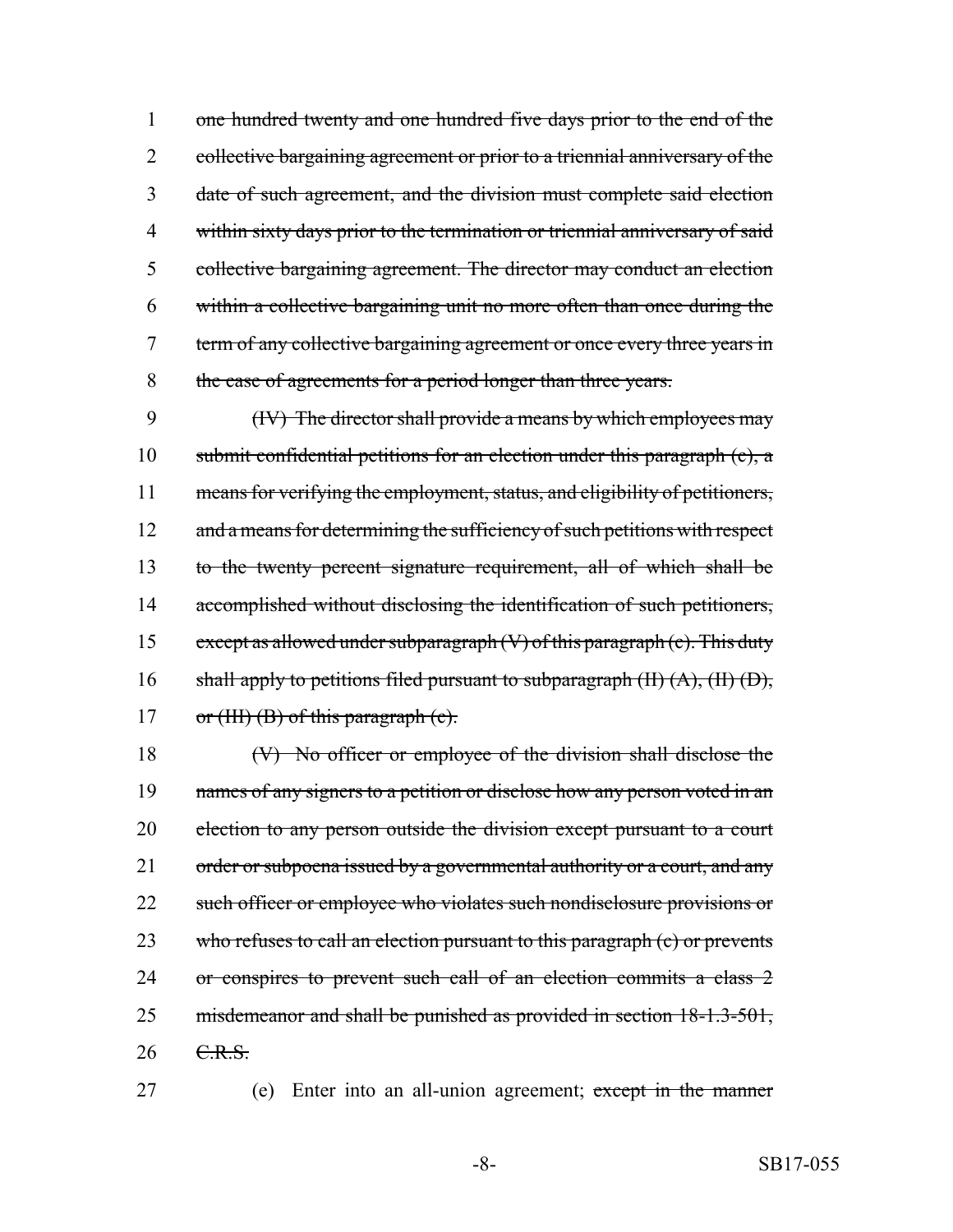1 provided in paragraph (c) of this subsection  $(1)$ ;

 **SECTION 3.** In Colorado Revised Statutes, 8-3-109, **amend** (1); and **repeal** (3) as follows:

 **8-3-109. What are not unfair labor practices.** (1) It is not an unfair labor practice for any employer to refuse to grant a closed shop or 6 all-union agreement. or to accede to any proposal therefor as provided in this article.

 (3) It shall not be an unfair labor practice for an employer engaged primarily in the building and construction industry to enter into an 10 all-union agreement, except an agreement providing for an agency shop 11 or modified agency shop, with a labor organization, which agreement is 12 limited in its coverage to employees who, upon their employment, will be engaged in the building and construction industry, if a copy of such 14 agreement is filed with the director and certified by him as provided in section 8-3-108 (1) (c) (II) (B). Such agreement may be ratified as 16 provided in section 8-3-108 (1) (c) (II) (C) or terminated by the director 17 as provided in section 8-3-108  $(1)$  (c) (III).

 **SECTION 4. Act subject to petition - effective date - applicability.** (1) This act takes effect at 12:01 a.m. on the day following the expiration of the ninety-day period after final adjournment of the general assembly (August 9, 2017, if adjournment sine die is on May 10, 22 2017); except that, if a referendum petition is filed pursuant to section 1 (3) of article V of the state constitution against this act or an item, section, or part of this act within such period, then the act, item, section, or part will not take effect unless approved by the people at the general election to be held in November 2018 and, in such case, will take effect on the date of the official declaration of the vote thereon by the governor.